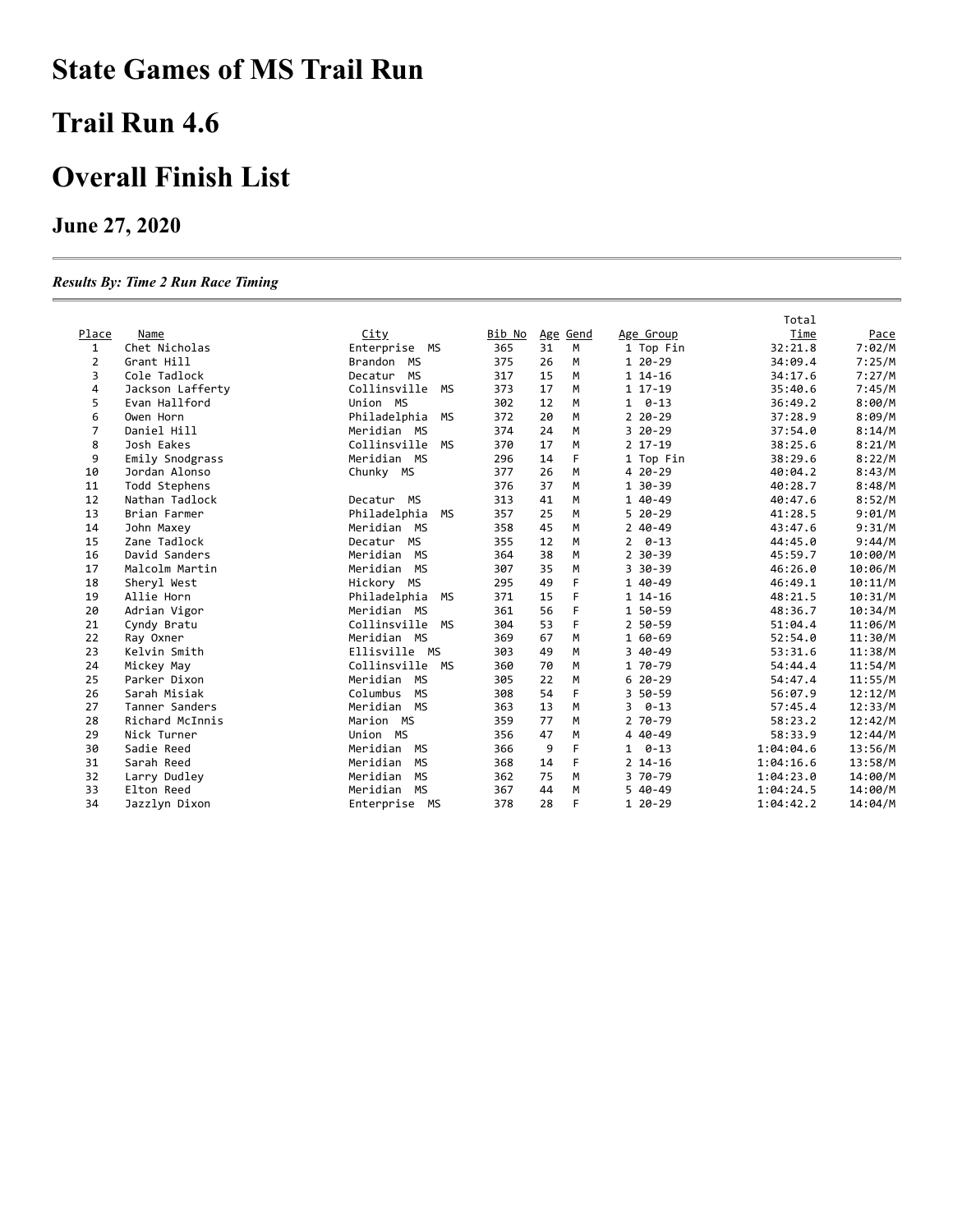# **State Games of MS Trail Run**

# **Trail Run 4.6**

# **Age Group Results**

#### **June 27, 2020**

*Results By: Time 2 Run Race Timing*

#### **Male Overall Winners**

| Place<br>1                                   | Name<br>Chet Nicholas                                          | <u>City</u><br>Enterprise MS                                          | <u>Bib No</u><br>365               | Age<br>31             | Overall<br>$\mathbf{1}$                    | Total<br>Time<br>32:21.8                              | Pace<br>7:02/M                            |
|----------------------------------------------|----------------------------------------------------------------|-----------------------------------------------------------------------|------------------------------------|-----------------------|--------------------------------------------|-------------------------------------------------------|-------------------------------------------|
|                                              | <b>Female Overall Winners</b>                                  |                                                                       |                                    |                       |                                            |                                                       |                                           |
| Place<br>1                                   | Name<br>Emily Snodgrass                                        | <u>City</u><br>Meridian MS                                            | Bib No<br>296                      | Age<br>14             | Overall<br>9                               | Total<br>Time<br>38:29.6                              | Pace<br>8:22/M                            |
|                                              | Male 13 and Under                                              |                                                                       |                                    |                       |                                            |                                                       |                                           |
| Place<br>$\mathbf{1}$<br>$\overline{2}$<br>3 | <b>Name</b><br>Evan Hallford<br>Zane Tadlock<br>Tanner Sanders | <u>City</u><br>Union MS<br>Decatur MS<br>Meridian MS                  | <u>Bib No</u><br>302<br>355<br>363 | Age<br>12<br>12<br>13 | Overall<br>5<br>15<br>27                   | Total<br>Time<br>36:49.2<br>44:45.0<br>57:45.4        | Pace<br>8:00/M<br>9:44/M<br>12:33/M       |
|                                              | <b>Female 13 and Under</b>                                     |                                                                       |                                    |                       |                                            |                                                       |                                           |
| Place<br>1                                   | Name<br>Sadie Reed                                             | <u>City</u><br>Meridian MS                                            | Bib No<br>366                      | Age<br>9              | Overall<br>30                              | Total<br>Time<br>1:04:04.6                            | Pace<br>13:56/M                           |
| <b>Male 14 to 16</b>                         |                                                                |                                                                       |                                    |                       |                                            |                                                       |                                           |
| Place<br>1                                   | <b>Name</b><br>Cole Tadlock                                    | <u>City</u><br>Decatur MS                                             | <u>Bib No</u><br>317               | Age<br>15             | Overall<br>3                               | Total<br><u>Time</u><br>34:17.6                       | Pace<br>7:27/M                            |
| Female 14 to 16                              |                                                                |                                                                       |                                    |                       |                                            |                                                       |                                           |
| Place<br>1<br>$\overline{2}$                 | <b>Name</b><br>Allie Horn<br>Sarah Reed                        | <u>City</u><br>Philadelphia<br>MS<br>Meridian MS                      | Bib No<br>371<br>368               | Age<br>15<br>14       | Overall<br>19<br>31                        | Total<br><u>Time</u><br>48:21.5<br>1:04:16.6          | Pace<br>10:31/M<br>13:58/M                |
| <b>Male 17 to 19</b>                         |                                                                |                                                                       |                                    |                       |                                            |                                                       |                                           |
| Place<br>$\mathbf{1}$<br>$\overline{2}$      | <u>Name</u><br>Jackson Lafferty<br>Josh Eakes                  | <u>City</u><br>Collinsville MS<br>Collinsville MS                     | <u>Bib No</u><br>373<br>370        | Age<br>17<br>17       | Overall<br>4<br>8                          | Total<br><u>Time</u><br>35:40.6<br>38:25.6            | <u>Pace</u><br>7:45/M<br>8:21/M           |
| <b>Male 20 to 29</b>                         |                                                                |                                                                       |                                    |                       |                                            |                                                       |                                           |
| Place<br>1<br>$\overline{2}$<br>3            | <u>Name</u><br>Grant Hill<br>Owen Horn<br>Daniel Hill          | <u>City</u><br>Brandon MS<br>Philadelphia<br><b>MS</b><br>Meridian MS | <u>Bib No</u><br>375<br>372<br>374 | Age<br>26<br>20<br>24 | <u>Overall</u><br>$\overline{2}$<br>6<br>7 | Total<br><u>Time</u><br>34:09.4<br>37:28.9<br>37:54.0 | <u>Pace</u><br>7:25/M<br>8:09/M<br>8:14/M |

4 Jordan Alonso Chunky MS 377 26 10 40:04.2 8:43/M